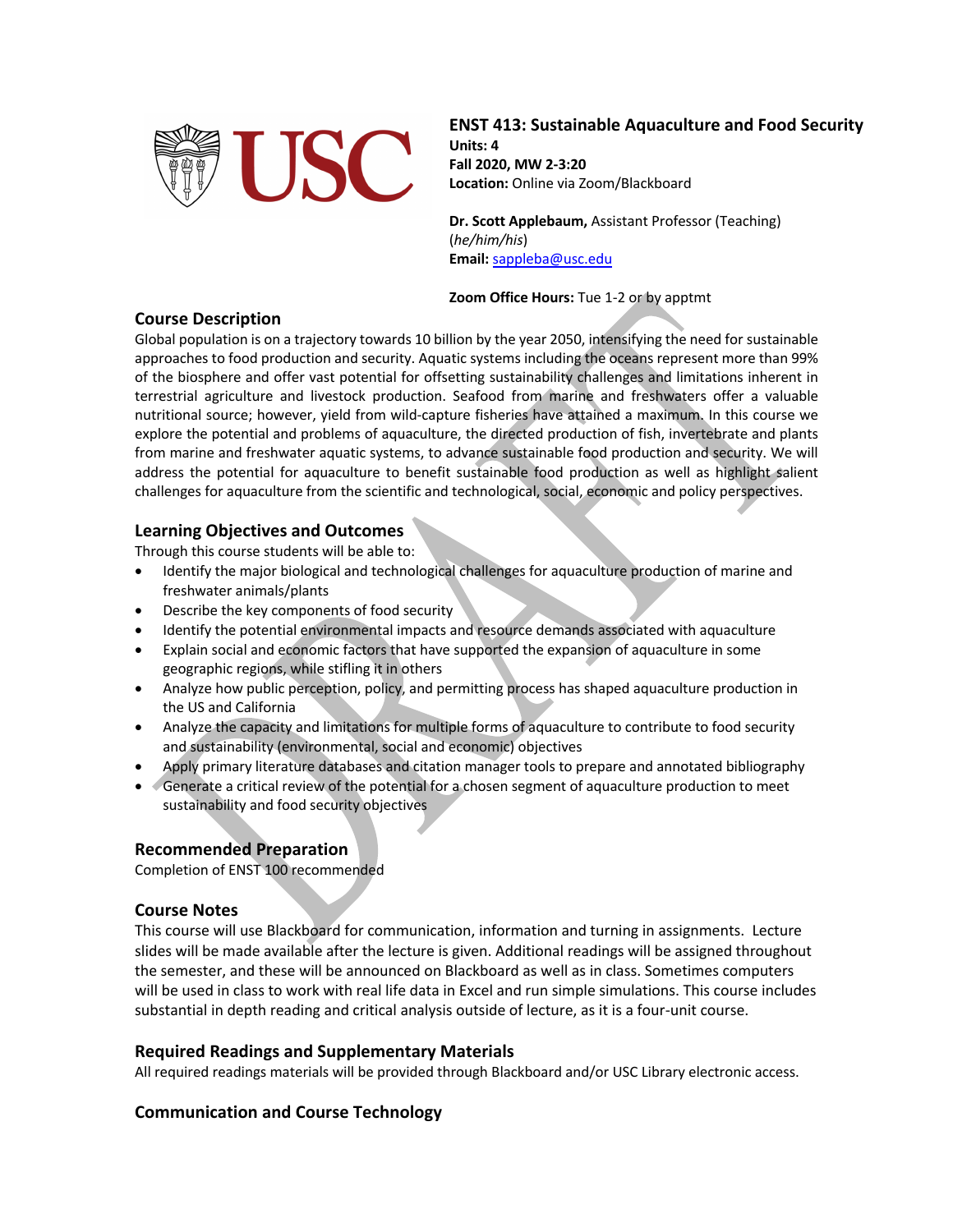- **Blackboard web portal**: Course communications including announcements, course materials, lecture notes, assignments, grade postings, discussions, instructions and submission of completed assignments will be conducted via **Blackboard** (https://blackboard.usc.edu). Students are responsible for checking the course website regularly. *Please notify the instructor in the event of any mistakes or difficulties accessing materials.*
- **Zoom teleconferencing:** Synchronous lectures activities (and office hours) will occur via **Zoom**.
- **Email**: If you have questions or need to schedule an appointment (if you are unable to visit during scheduled office hours) please contact the instructor via email. The clearer and more professional your email inquiry, the easier it is for us to address your needs. **Therefore, please read and recheck your message for clarity before sending.** We try our best to respond to emails within 24 hrs. However, if you do not receive a response within that time you may send a follow up inquiry. **Note**: *Please consult the provided course resources before your email (Blackboard, syllabus, assignment instructions, announcements, etc.) as these resources can answer many of your questions. Nevertheless, do not hesitate to contact me if you still need assistance!*

#### • **USC technology support:**

- o Zoom information for students
- o Blackboard help for students
- o Software available to USC Campus

## **Assignments & Point Values:**

| <b>Assignment</b>                                       |  | % of Grade |
|---------------------------------------------------------|--|------------|
| Exam 1                                                  |  | 20%        |
| Exam 2                                                  |  | 20%        |
| <b>Bibliographic Database/Citation manager activity</b> |  | 10%        |
| Aquaculture species profile                             |  | 10%        |
| Group Project (Paper & Presentation)                    |  | 20%        |
| In-class/take home activities, readings/discussions     |  | 20%        |

Final grades will be determined on the following scale (*may be adjusted based upon class progress*):

| Grade   | Percent    | Grade         | Percent      |
|---------|------------|---------------|--------------|
| A       | $95 - 100$ | C             | 73-76        |
| А-      | $90 - 94$  | $\mathcal{C}$ | 70-72        |
| $B+$    | 87-89      | D+            | 67-69        |
| Β       | 83-86      | D             | 63-66        |
| В-      | 80-82      | D-            | 60-62        |
| $C_{t}$ | 77-79      | F             | 59 and below |
|         |            |               |              |

## **Academic Conduct:**

## *Course Community and Discussion Conduct:*

- Share responsibility for including all voices in the conversation.
- Listen respectfully.
- Be open to changing your perspectives based on what you learn from others.
- Understand that we are bound to make mistakes in this space.
- Understand that your words have effects on others.
- Take pair/group work seriously.
- Understand that others will come to these discussions with different experiences from your own.
- Make an effort to get to know other students.
- Understand that there are different approaches to solving problems.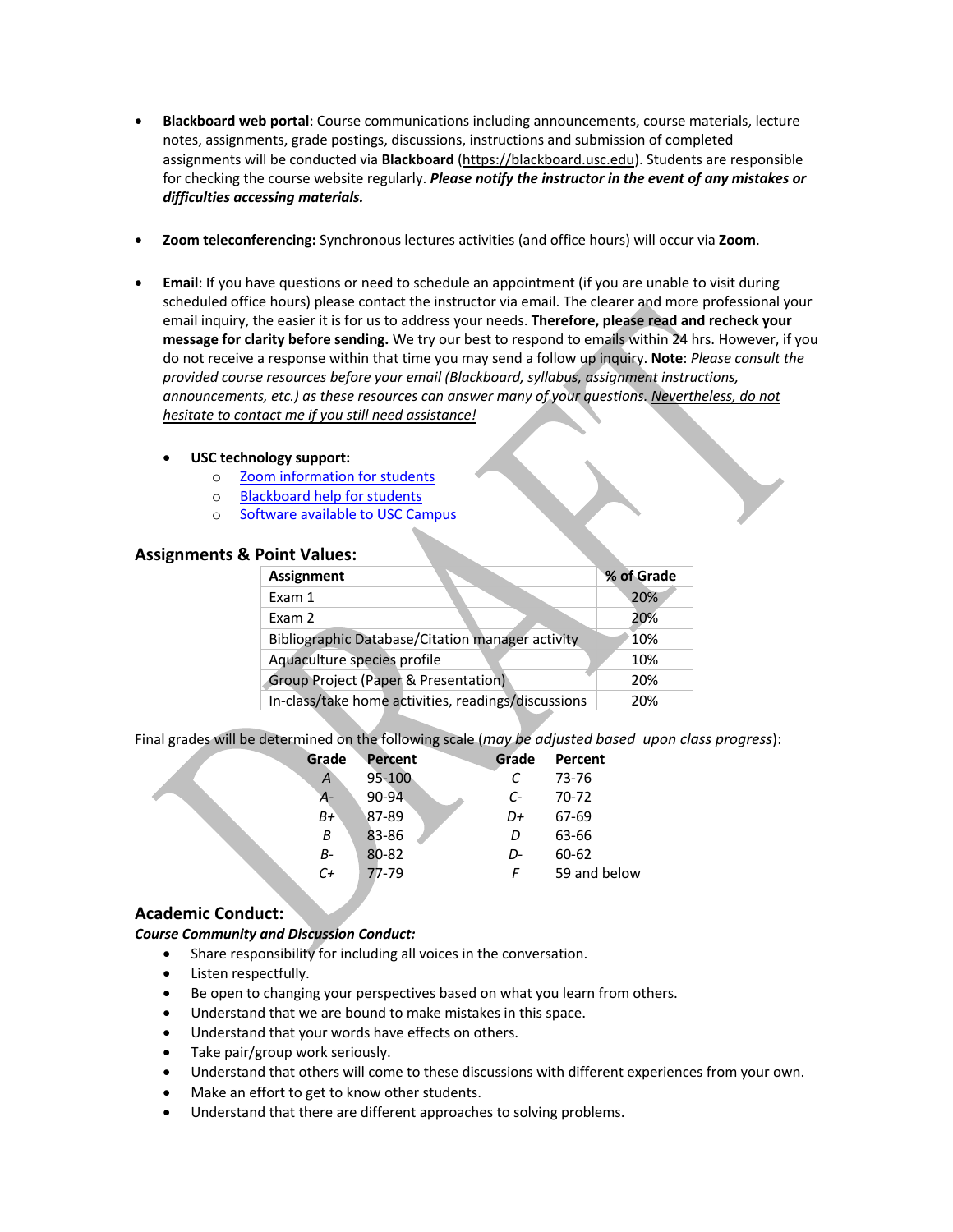*Plagiarism*: Presenting someone else's ideas as your own, either verbatim or recast in your own words – is a serious academic offense with serious consequences. Please familiarize yourself with the discussion of plagiarism in SCampus in Part B, Section 11, "Behavior Violating University Standards" policy.usc.edu/scampus-part-b. Other forms of academic dishonesty are equally unacceptable. See additional information in SCampus and university policies on scientific misconduct, policy.usc.edu/scientificmisconduct.

#### **Course-specific Policies**

**Attendance and participation:** Students are strongly encouraged to attend synchronous course activities (Zoom meetings). Active participation in class is necessary. However, synchronous sessions will be recorded and available through Blackboard. Students who miss Zoom meetings are responsible for finding out about any in-class announcements and activities, and must contact the instructor for alternate assignments.

Late assignments: Late assignments must be uploaded to Blackboard/TurnItIn (as specified for each assignment or activity). Unless otherwise specified late assignments incur a 5% starting 15 minutes after the deadline and 5% additional for each 24 hrs late.

**Missed exams:** UNPLANNED ABSENCES: You may be excused from an exam only in the event of a documented illness or emergency as outlined by university policy, with notification to the instructor within 48 hours. An invalid excuse, or the excuse turned in late, will result in a score of zero for the activity missed. If you miss the final examination and have provided a valid medical excuse within 72 hours of the examination time, a final course grade of incomplete (IN) will be recorded, and you will be permitted to take a make-up final examination during the following semester. If you have an emergency on exam day, please contact the instructor as soon as you are able (preferably, before the exam).

PLANNED ABSENCES: Students that miss an examination or graded activity for observance of a religious holy day should be aware of the University's policy on such absences, published at: http://orl.usc.edu/religiouslife/holydays/absences.html. If the absence is approved as determined by the USC Office of Religious Life, a reasonable accommodation will be provided. If you have any anticipated exam date conflicts due to athletic schedules or religious holidays, you **must** email the instructors *two weeks in advance* to see if alternative arrangements can be made (under reasonable circumstances). Otherwise, make-up exams will not be given except in extreme emergencies (see above).

**Policy on Re-grades:** Assignments will be graded in the context of expectations set by an initial evaluation of all student responses. If you feel that an error was made in the grading of an examination or lab activity, you must: 1) Prepare a printed statement explaining why you feel your grade was incorrect, and 2) submit this and your original examination to your instructor within one week of the time the examination or assignment was returned to you. Your entire exam or assignment may be re-graded and, as a result, your grade may increase or decrease from a requested re-grade. No frivolous reasons will be accepted for requesting grade changes.

# **Online Learning Experience**

Current conditions have added new challenges to the semester. Although Fall 2020 will be atypical, I will work to engage each and every one of you to the best of my abilities! However, you should take steps to make the experience as beneficial for you as possible. If you have logistical or technology related issues that are impacting your learning experience and ability engage with the class (such as internet connectivity, or other obstacles) you can contact me and I will try to help or will refer you to someone that may assist you.

## **Zoom/online live meeting etiquette**

A few reminders for getting the best experience in online lecture/discussion:

- PLEASE NOTE: synchronous session will be recorded and distributed on Blackboard
- Please mute your microphone when not speaking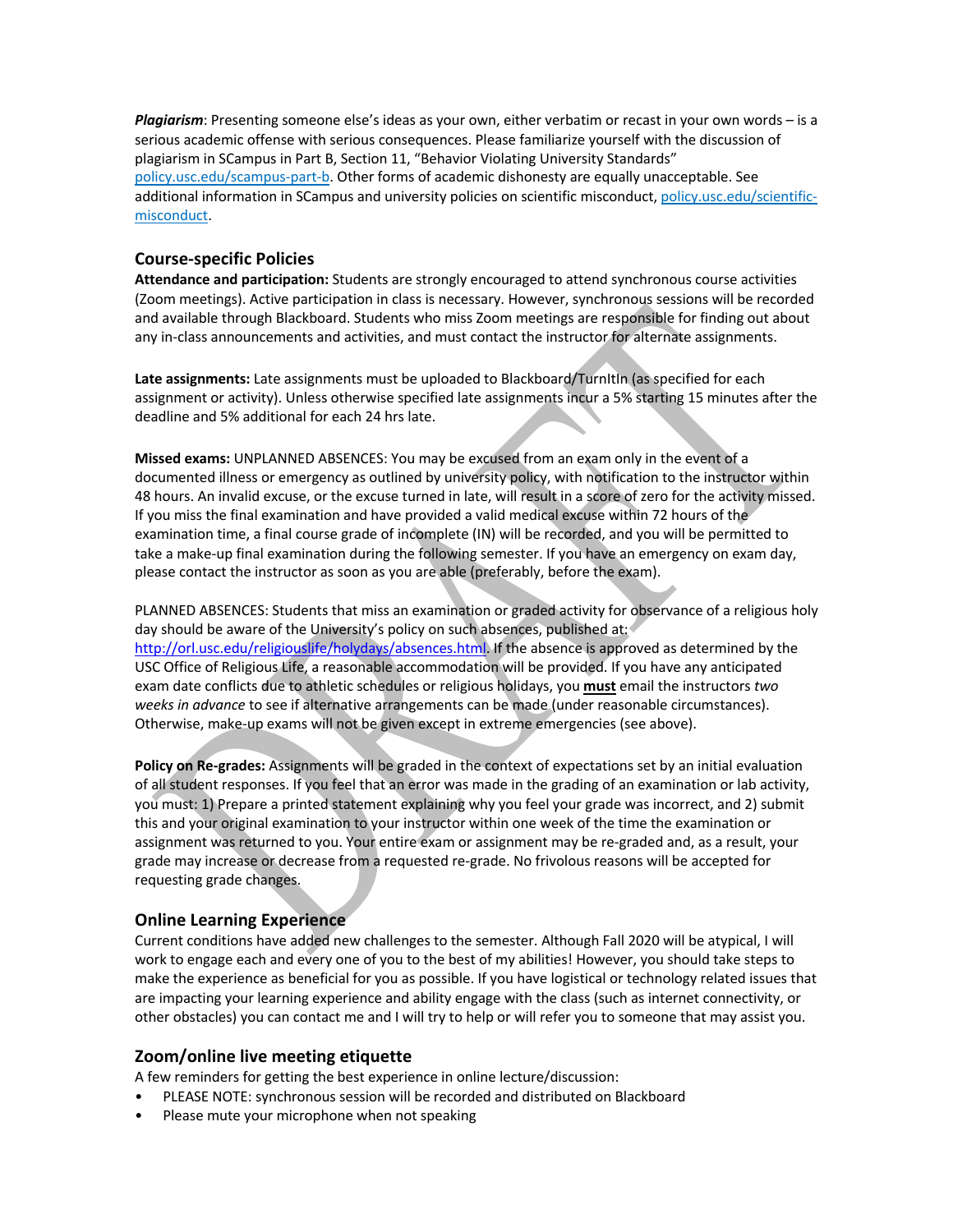- Use of webcam is encouraged and preferred. Please dress appropriately for a classroom environment
- You can use virtual backgrounds if you prefer to keep your home background environment private
- Headphones with a microphone are effective in minimizing interference from background noise
- You can use the Zoom chat or hand raise functions for questions/comments during sessions
- Come to synchronous meetings prepared

#### **Synchronous session recording notice**

Synchronous sessions will be recorded and provided to all students asynchronously via Blackboard.

#### **Sharing of course materials outside of the learning environment**

*Reminder*: USC policy prohibits sharing of any synchronous and asynchronous course content outside of the learning environment:

#### *SCampus Section 11.12(B)*

Distribution or use of notes or recordings based on university classes or lectures without the express permission of the instructor for *purposes other than individual or group study is a violation of the USC Student Conduct Code. This includes, but is not limited to, providing materials for distribution by services publishing class notes. This restriction on unauthorized use also applies to all information, which had been distributed to students or in any way had been displayed for use in relationship to the class, whether obtained in class, via email, on the Internet or via any other media. (SeeSection C.1 Class Notes Policy).*

## **Course Schedule**

| Week of:         | <b>Topics/Daily Activities</b>                                 | <b>Readings</b>                       |
|------------------|----------------------------------------------------------------|---------------------------------------|
| <b>Aug 17</b>    | <b>Introductions</b>                                           | For next week, FAO 2018 Intro         |
| Week 1           | Wed, Aug 19, WIES Webinar (kelp culture technology)            | material (Pages 2-6, 17-29)           |
| <b>Aug 24</b>    | Aquaculture in the future of food and food security            | Food security basics sheet            |
| Week 2           | Aquaculture systems overview                                   | Tidwell Aquaculture Systems Ch 4      |
| <b>Aug 31</b>    | Biological considerations: Species selection and evaluation,   | Morais et al 2016 Rev in Aguacult     |
| Week 3           | hatcheries                                                     |                                       |
| Sep 7            | Monday, Sep. 7 Labor Day Holiday, No class                     |                                       |
| Week 4           | Broodstock, genetics, breeding programs                        | Gjedrem 2016 +TBA                     |
|                  | Sep 9, Guest: Dr. Francis Pan                                  | Dunham Ch. 7 Genetics                 |
| <b>Sep 14</b>    | Environmental considerations: Resource use/potential           | Edwards et al. 2015, Aquaculture      |
| Week 5           | impacts                                                        | $+TBA$                                |
| Sep 21           | Feed source issues: FIFO, feed efficiency, and no-feed systems | You & Hedgecock 2018, R. in Aguacult. |
| Week 6           | Aquaculture Species profiles due                               | Froehlich et al 2018 PNAS             |
|                  |                                                                | Tacon and Metian 2015                 |
| <b>Sep 28</b>    | Kelp culture for food and fuel, Sep 28, Guest: G. Molano       | Schiel and Foster Ch. 11              |
| Week 7           | Wed Sep 30, Exam 1                                             | Schiel and Foster Ch. 2,3             |
| Oct <sub>5</sub> | Sustainability/resilience under environ. change                | Froehlich et al 2018, Nat Ecol Evol   |
| Week 8           | Resilience to environmental, climate/ocean change              |                                       |
| <b>Oct 12</b>    | Public perceptions, Oct 14, Guest: Kim Thompson,               | Froehlich et al 2016 PLoS             |
| Week 9           | Certification programs, traceability, labor/justice            | $+TBA$                                |
| <b>Oct 19</b>    | <b>Regulation and Governance (CA-US-Global)</b>                | Knapp and Rubino, 2016                |
| Week 10          |                                                                | Davies et al 2019                     |
| <b>Oct 26</b>    | Social impacts and food security policy tools                  | Nakamura et al 2018                   |
| Week 11          | Oct 28 Guest: Dr. William. Leach                               |                                       |
| Nov <sub>2</sub> | Restoration and conservation aquaculture                       | Gentry et al 2019 Rev in Aquaculture  |
| Week 12          | Wed Nov 4, Exam 2                                              |                                       |
| Nov <sub>9</sub> | <b>Group presentations</b>                                     |                                       |
| Week 13          |                                                                |                                       |
| <b>Nov 18</b>    | Finals week-written projects due                               |                                       |

**Readings key:** 

- Required reading.
- Required reading for a guest speaker visit (please read before class!).
- Optional supplemental reading (may be useful in clarifying other readings/concepts)